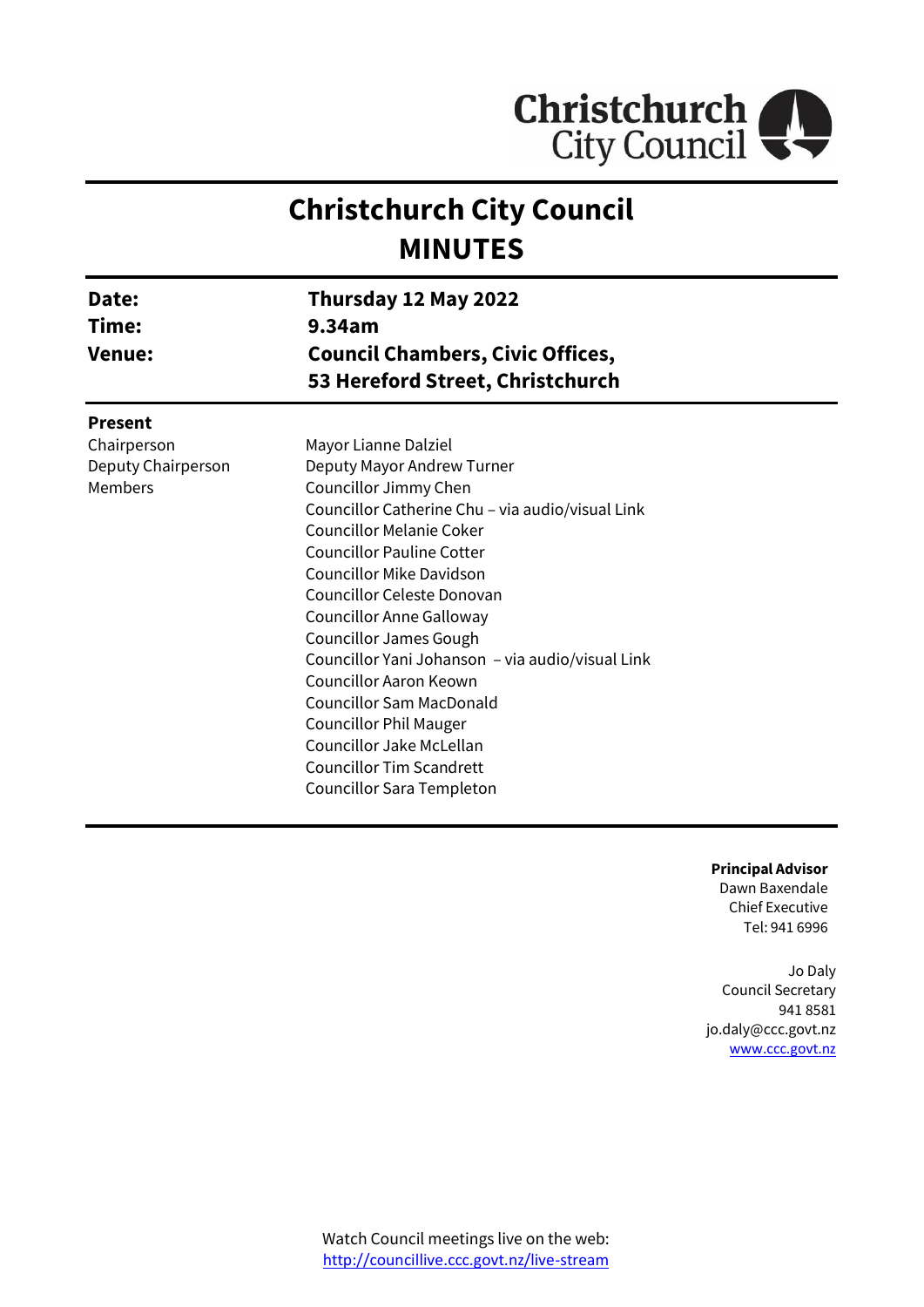

### **Karakia Tīmatanga**: Given by the Mayor.

The agenda was dealt with in the following order.

## **1. Apologies Ngā Whakapāha Council Resolved CNCL/2022/00044**

That the apologies received from Councillor MacDonald for lateness be accepted.

Councillor Scandrett/Councillor Keown **Carried** 

## **2. Declarations of Interest Ngā Whakapuaki Aronga**

There were no declarations of interest recorded.

## **3. Public Participation Te Huinga Tūmatanui**

### **3.1 Public Forum Te Huinga Whānui**

There were no public forum presentations.

Councillor Donovan joined the meeting at 9.37am during item 3.2.

#### **3.2 Deputations by Appointment Ngā Huinga Whakaritenga**

#### **3.2.1 Don Gould**

Don Gould gave a deputation and presentation to the Council on item 13.Christchurch Wastewater Treatment Plant Recovery Update.

#### **Attachments**

A Council 12 May 2022 - Deputation Item 3.2.1 - Don Gould - Christchurch Wastewater Treatment Plant Recovery Update Presentation to Council **[⇨](../../../RedirectToInvalidFileName.aspx?FileName=CNCL_20220512_MAT_7424.PDF#PAGE=3)</u>** 

## **4. Presentation of Petitions Ngā Pākikitanga**

There was no presentation of petitions.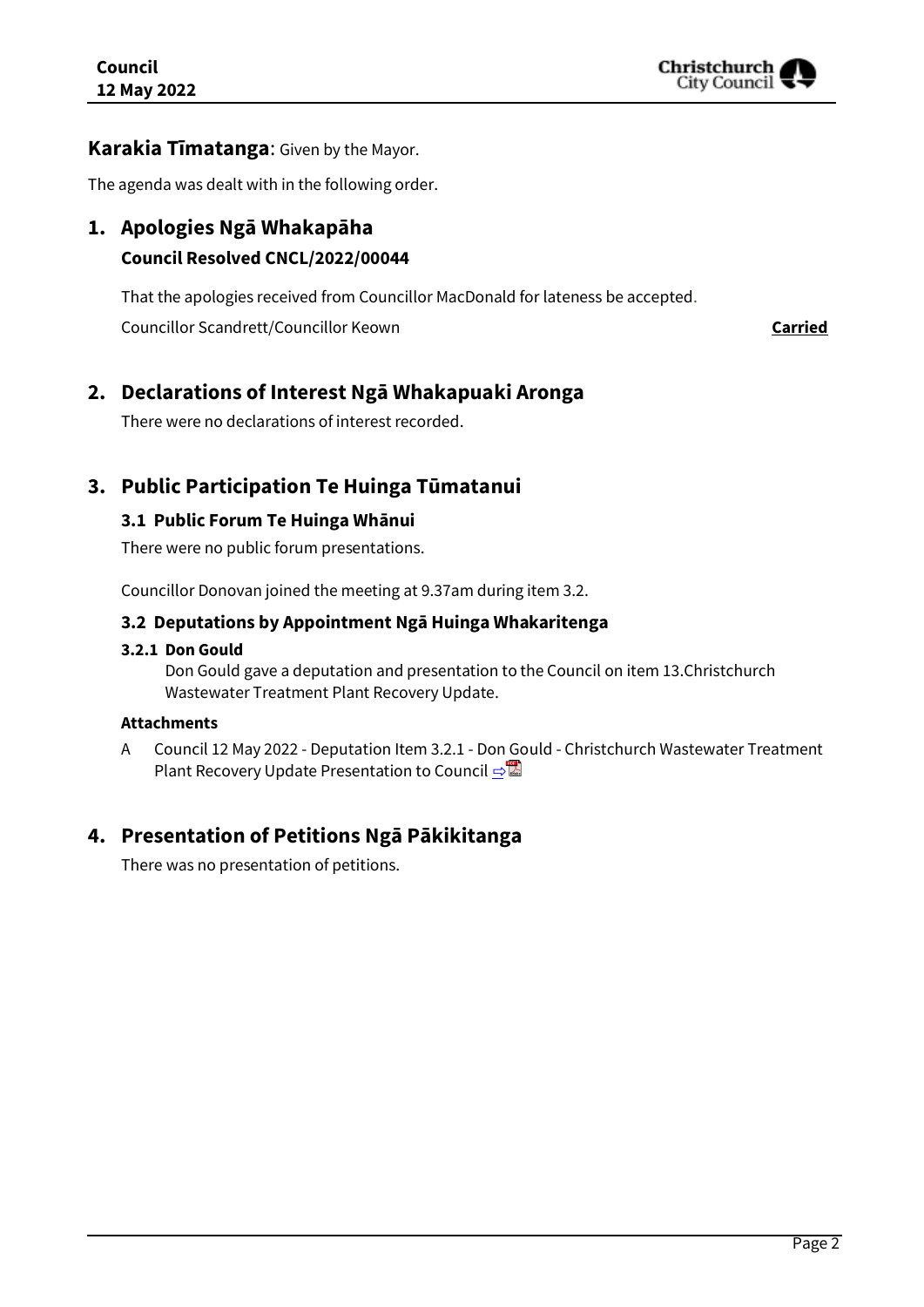## **14. Resolution to Include Supplementary Reports Council Resolved CNCL/2022/00045**

That the reports be received and considered at the Council meeting on Thursday, 12 May 2022.

#### **Open Items**

15. Mayor's Report

Mayor/Deputy Mayor **Carried**

## **5. Council Minutes - 5 May 2022 Council Resolved CNCL/2022/00046**

That the Council confirm the Minutes from the Council meeting held 5 May 2022. Mayor/Councillor Scandrett **Carried**

Councillor Gough left the meeting at 9.46am and returned at 10.06am during consideration of item 6.

Councillor Templeton left the meeting at 9.52am and returned at 10.03am during consideration of item 6.

Councillor Cotter left the meeting at 9.57am and returned at 10.02am during consideration of item 6.

## **6. Monthly Report from the Community Boards - April 2022**

Kelly Barber, Chairperson joined the meeting for presentation of the **Waitai Coastal-Burwood Community Board Report**

Karolin Potter, Chairperson joined the meeting for presentation of the **Waihoro Spreydon-Cashmere Community Board Report**

Bridget Williams, Chairperson joined the meeting via audio/visual link presentation of the **Waimāero Fendalton-Waimairi-Harewood Community Board Report**

Mike Mora, Chairperson joined the meeting via audio/visual link for presentation of the **Waipuna Halswell-Hornby-Riccarton Community Board Report**

Alexandra Davids, Chairperson joined the meeting for presentation of the **Waikura Linwood-Central-Heathcote Community Board Report**

Emma Norrish, Chairperson and Simon Britten, Deputy Chairperson joined the meeting for presentation of the **Waipapa Papanui-Innes Community Board Report**

Tori Peden, Chairperson joined the meeting for presentation of the **Te Pātaka o Rākaihautū Banks Peninsula Community Board Report**

The Council decision included a request to Council staff relating to installation of an appropriate flag pole on or adjacent to Matuku Takotako Sumner Centre for use by the Sumner community, as raised in the report from the Waikura Linwood-Central-Heathcote Community Board.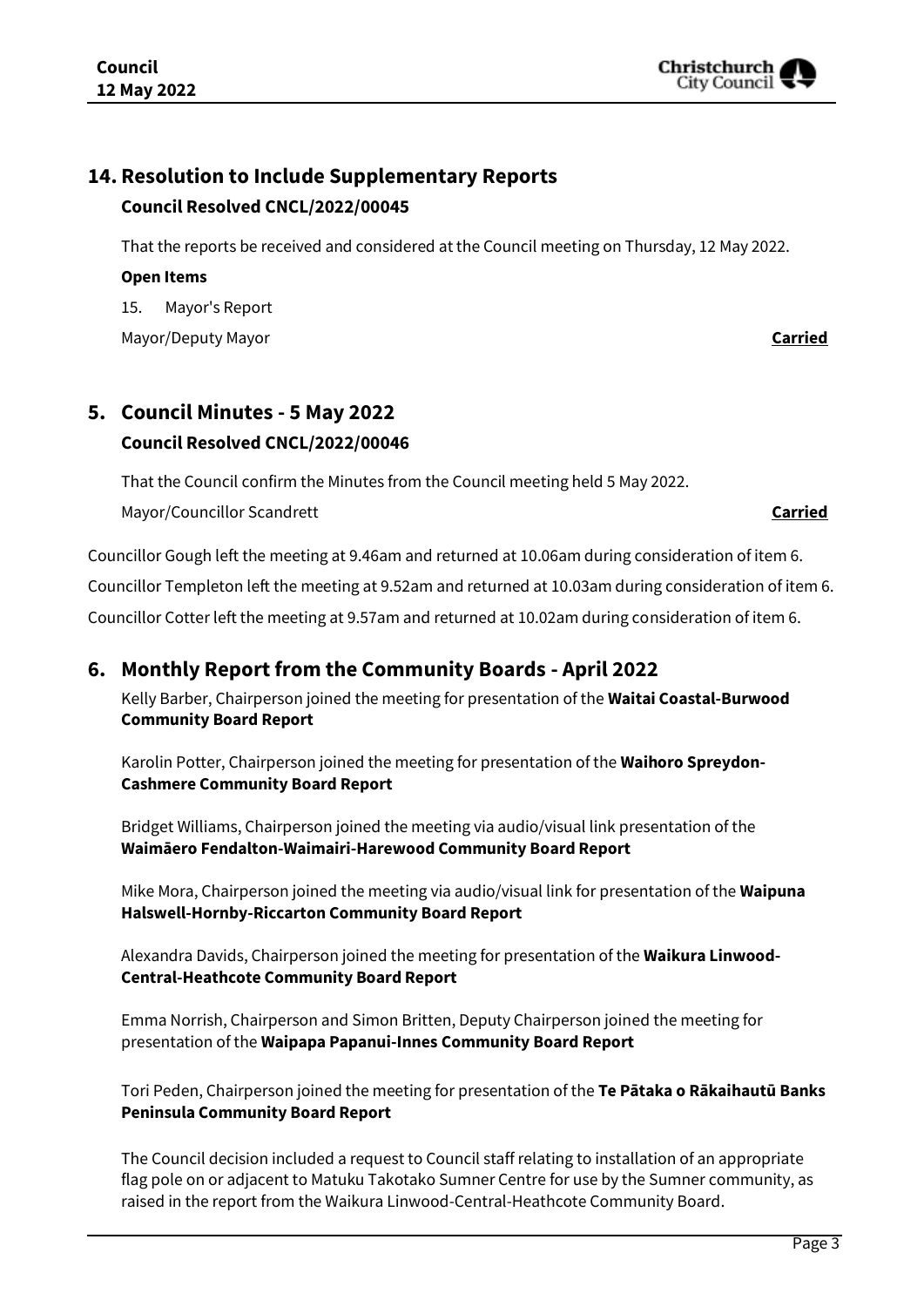#### **Council Resolved CNCL/2022/00047**

That the Council:

- 1. Receive the Monthly Report from the Community Boards April 2022.
- 2. Request that Council staff work with the Sumner Historical Society, the Sumner RSA and the Waikura Linwood-Central-Heathcote Community Board to install an appropriate replacement flag pole either on or adjacent to Matuku Takotako Sumner Centre for use by the Sumner community.

Councillor Keown/Councillor Davidson **Carried**

- **Attachments**
- A Council 12 May 2022 Coastal Burwood Community Board Presentation to Council **[⇨](../../../RedirectToInvalidFileName.aspx?FileName=CNCL_20220512_MAT_7424.PDF#PAGE=8)</u>।**
- B Council 12 May 2022 Spreydon-Cashmere Community Board Presentation to Council [⇨](../../../RedirectToInvalidFileName.aspx?FileName=CNCL_20220512_MAT_7424.PDF#PAGE=15)
- C Council 12 May 2022 Fendalton-Waimairi-Harewood Community Board Presentation to Council ⇒ **△**
- D Council 12 May 2022 Halswell Hornby Riccarton Community Board Presentation to Council [⇨](../../../RedirectToInvalidFileName.aspx?FileName=CNCL_20220512_MAT_7424.PDF#PAGE=28)
- E Council 12 May 2022 Linwood-Central-Heathcote Community Board Presentation to Council [⇨](../../../RedirectToInvalidFileName.aspx?FileName=CNCL_20220512_MAT_7424.PDF#PAGE=35)
- F Council 12 May 2022 Papanui-Innes Community Board Presentation to Council  $\triangle$
- G Council 12 May 2022 Banks Peninsula Community Board Presentation to Council  $\Rightarrow$

## **Report from Banks Peninsula Community Board - 4 April 2022**

#### **7. Akaroa Wharf Renewal**

#### **Council Resolved CNCL/2022/00048**

#### **Community Board recommendations adopted without change**

That the Council:

- 1. Receives the staff report on the design, stakeholder consultation and concept option for the Akaroa Wharf.
- 2. Notes that the Community Board acknowledged the quantity and quality of submissions from the community and key stakeholders and strongly endorsed their continued consultation through the process of detailed design and construction.
- 3. Notes:
	- That staff will investigate opportunities for upgrading Drummonds Wharf, Dalys Wharf, the Wainui Wharf or other facilities for temporary use which would also deliver permanent improvements.
	- That staff will work with affected businesses to minimise disruption and that the intent is to avoid any temporary closure of any business as far as is reasonably practicable.
	- That the Akaroa Design Review Panel has already been involved in discussion about the design, and will have its usual role in reviewing the design once consents are lodged.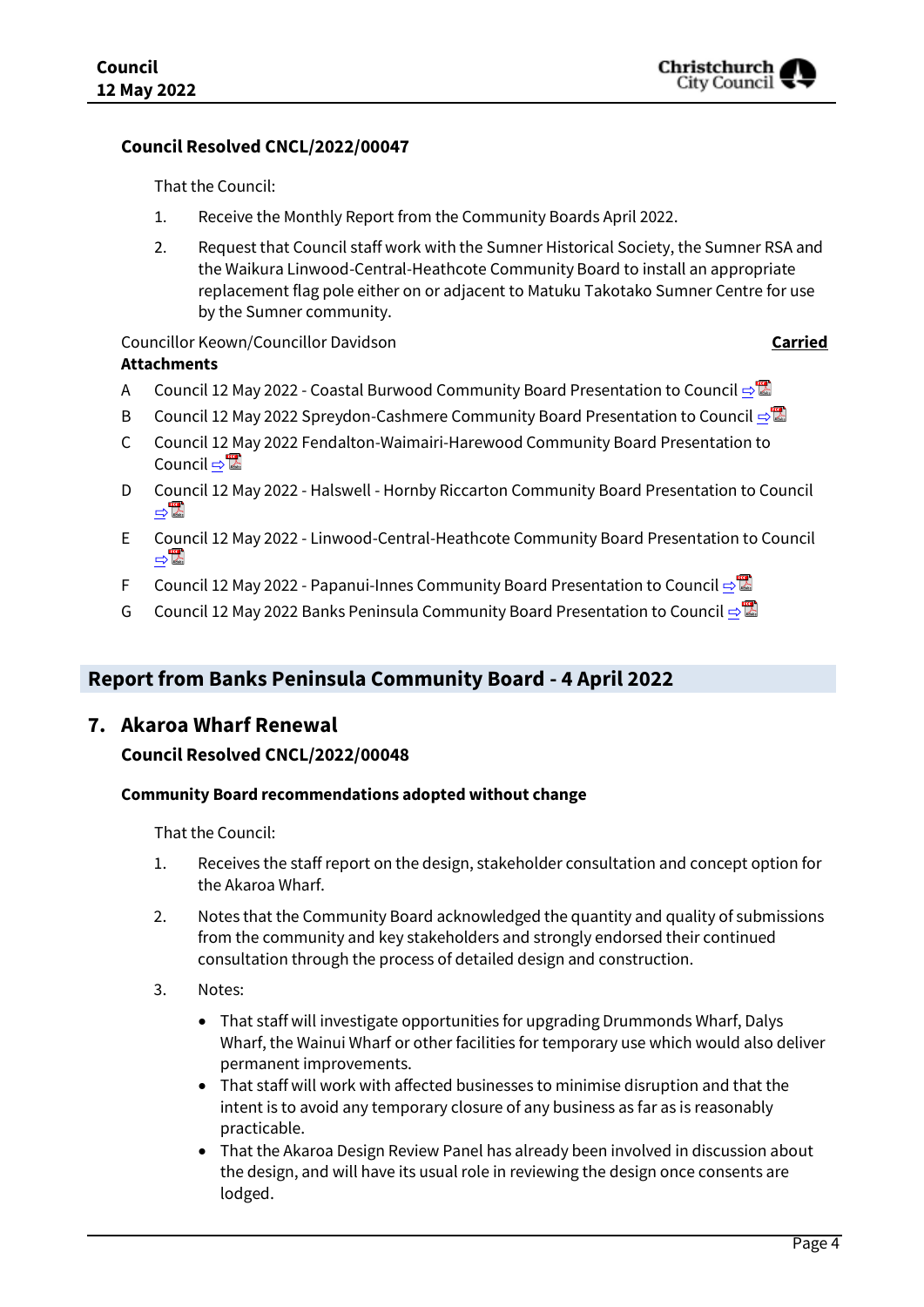- That there will be regular updates to the community approximately every three months.
- That staff will be mindful of the important heritage, character and legacy issues of the current wharf, and its location, when finalising the design for the new structure.
- 4. Approve that staff proceed to detailed design of the Akaroa Wharf based on the preferred concept option, as shown in Attachment B included in the agenda for this meeting.

Deputy Mayor/Councillor Keown **Carried**

## **Report from Linwood-Central-Heathcote Community Board - 30 March 2022**

## **8. Woolston Community Centre (former) - Gift of Building and Granting of Ground Lease to Te Waka Unua School Council Resolved CNCL/2022/00049**

## **Community Board recommendations adopted without change**

That the Council:

- 1. Supports that the future use of the former Woolston Community Centre located at 502 Ferry Road is better utilised by Te Waka Unua school as a meeting place to support the varied needs and priorities across the local school community by providing a separate space to engage with parents, children, support services, agencies and the wider community and making it available for members of the public to utilise when not in use for school purposes.
- 2. Agrees to depart from policy and deal unilaterally with Te Waka Unua school;
- 3. Agrees to gift the former Woolston Community Centre at 502 Ferry Road to Te Waka Unua school for the sum of \$1 (the gift being conditional on Council having a first right of refusal option to take back the building from Te Waka Unua school at the sum of \$1) and;
- 4. Authorises the Manager Property Consultancy to negotiate, conclude and administer all the agreements necessary to facilitate recommendations 2 and 3 above on terms and conditions acceptable to him, and in doing so make any decisions necessary to give effect to this.

Councillor Johanson/Councillor McLellan **Carried**

### **Report from Linwood-Central-Heathcote Community Board - 16 March 2022**

## **9. Slow Speed Neighbourhoods - Scarborough Hill Council Resolved CNCL/2022/00050**

#### **Community Board recommendations adopted without change**

That the Council:

1. Approves, pursuant to Part 4 Clause 27 of the Christchurch City Council Traffic and Parking Bylaw 2017 and Land Transport Rule: Setting of Speed Limits 2017, that the speed limits on the following roads be revoked and set generally as identified in Attachment A to the staff report and listed below in clauses 1a-1r (including resultant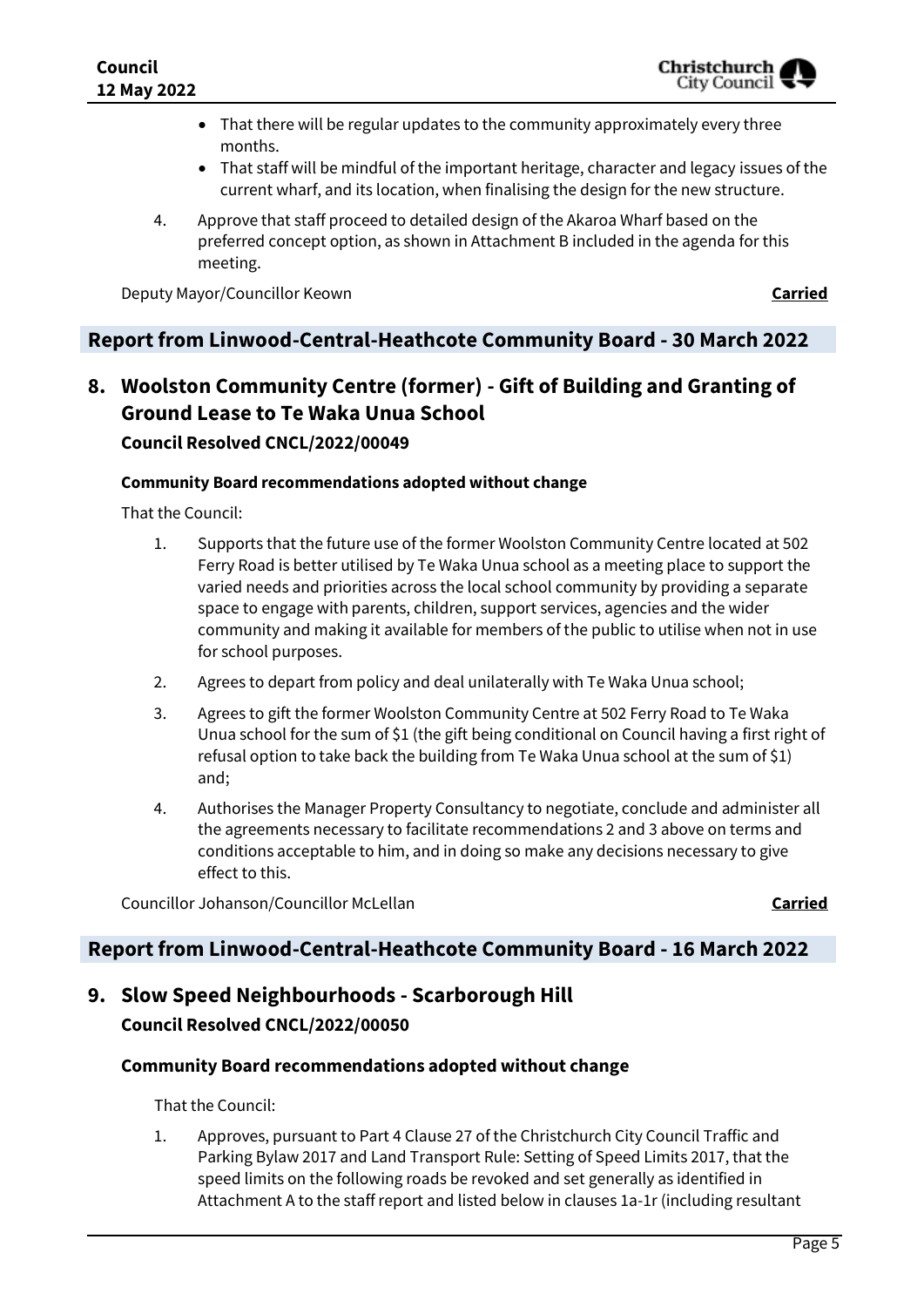changes made to the Christchurch City Council Register of Speed Limits and associated Speed Limit Maps).

- a. Revoke the existing permanent speed limit of 50 kilometres per hour on Flowers Track (entire length).
- b. Approve that the permanent speed limit on Flowers track (entire length) be set at 40 kilometres per hour.
- c. Revoke the existing permanent speed limit of 50 kilometres per hour on Godley Drive (entire length).
- d. Approve that the permanent speed limit on Godley Drive (entire length) be set at 40 kilometres per hour.
- e. Revoke the existing permanent speed limit of 50 kilometres per hours on Heberden Avenue commencing at a point 200 metres north east of its intersection with Esplanade and extending in a north easterly direction to its intersection with Taylors Mistake Road.
- f. Approve that the permanent speed limit on Heberden Avenue commencing at a point 200 metres north east of its intersection with Esplanade and extending in a north easterly direction to its intersection with Taylors Mistake Road be set at 40 kilometres per hour.
- g. Revoke the existing permanent speed limit of 50 kilometres per hour on Langdale Place (entire length).
- h. Approve that the permanent speed limit on Langdale Place (entire length) be set at 40 kilometres per hour.
- i. Revoke the existing permanent speed limit of 50 kilometres per hour on Peninsula View (entire length).
- j. Approve that the permanent speed limit on Peninsula View (entire length) be set at 40 kilometres per hour.
- k. Revoke the existing permanent speed limit of 50 kilometres per hour on Scarborough Road (entire length).
- l. Approve that the permanent speed limit on Scarborough Road (entire length) be set at 40 kilometres per hour.
- m. Revoke the existing permanent speed limit of 50 kilometres per hour on Smugglers Cove (entire length).
- n. Approve that the permanent speed limit on Smugglers Cove (entire length) be set at 40 kilometres per hour.
- o. Revoke the existing permanent speed limit of 50 kilometres per hour on Taylors Mistake Road (entire length).
- p. Approve that the permanent speed limit on Taylors Mistake Road (entire length) be set at 40 kilometres per hour.
- q. Revoke the existing permanent speed limit of 50 kilometres per hour on Whitewash Head Road (entire length).
- r. Approve that the permanent speed limit on Whitewash Head Road (entire length) be set at 40 kilometres per hour.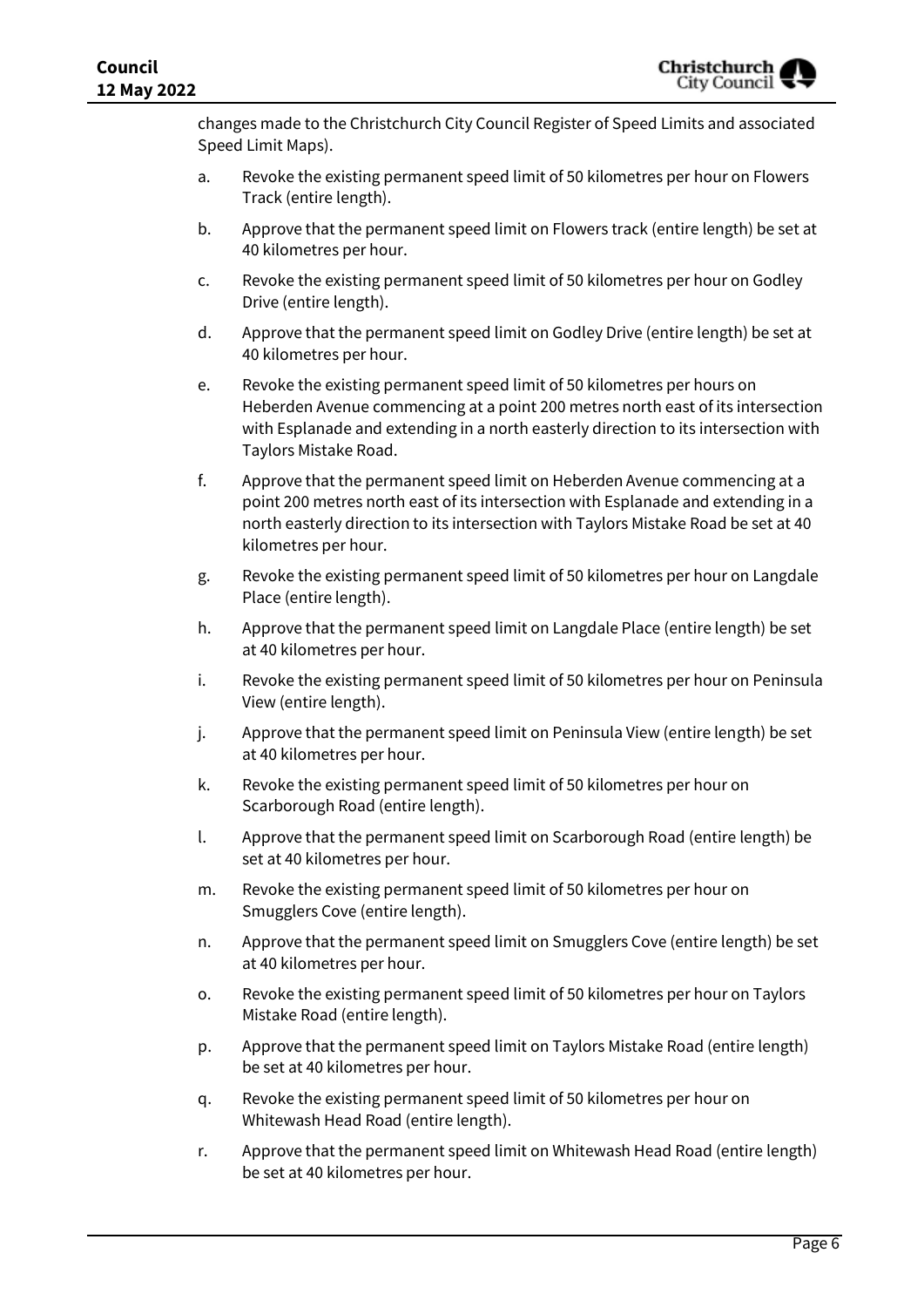- 2. Approve that these resolutions take effect when the signage that evidence the restrictions described in the staff report are in place (or removed in the case of revocations).
- 3. Authorise staff to make any typographical changes or to correct minor errors or omissions in the above descriptions of the roads to which the speed limits apply (being changes that do not affect the materiality of the resolutions).

Councillor Templeton/Councillor Mauger **Carried**

## **Report from Papanui-Innes Community Board - 18 March 2022**

## **10. Slow Speed Neighbourhoods Shirley**

### **Council Resolved CNCL/2022/00051**

#### **Community Board recommendations adopted without change**

That the Council:

- 1. Approve, pursuant to Part 4 Clause 27 of the Christchurch City Council Traffic and Parking Bylaw 2017 and Land Transport Rule: Setting of Speed Limits 2017, that the speed limits on the following roads be revoked and set generally as identified in Attachment A to the staff report and listed below in clauses 1a-1ddd (including resultant changes made to the Christchurch City Council Register of Speed Limits and associated Speed Limit Maps):
	- a. Revoke the existing permanent speed limit of 50 kilometres per hour on Acheson Avenue (entire length).
	- b. Approve that the permanent speed limit on Acheson Avenue (entire length) be set at 40 kilometres per hour.
	- c. Revoke the existing permanent speed limit of 50 kilometres per hour on Ailsa Street (entire length).
	- d. Approve that the permanent speed limit on Ailsa Street (entire length) be set at 40 kilometres per hour.
	- e. Revoke the existing permanent speed limit of 50 kilometres per hour on Allison Place (entire length).
	- f. Approve that the permanent speed limit on Allison Place (entire length) be set at 40 kilometres per hour.
	- g. Revoke the existing permanent speed limit of 50 kilometres per hour on Amos Place (entire length).
	- h. Approve that the permanent speed limit on Amos Place (entire length) be set at 40 kilometres per hour.
	- i. Revoke the existing permanent speed limit of 50 kilometres per hour on Arawa Street (entire length).
	- j. Approve that the permanent speed limit on Arawa Street (entire length) be set at 40 kilometres per hour.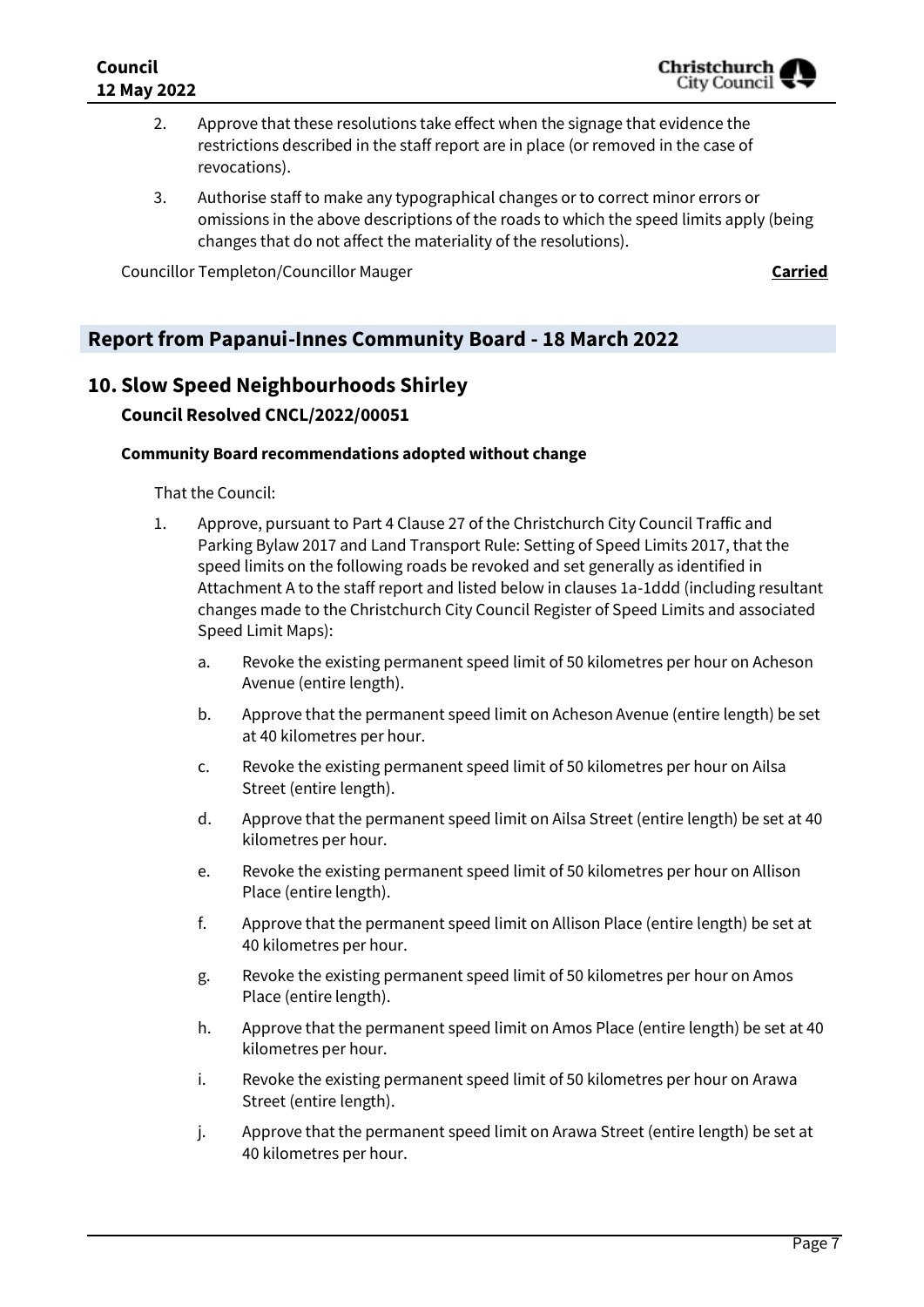| <b>Council</b><br><b>Christchurch</b><br>City Council<br>12 May 2022 |                                                                                                                   |
|----------------------------------------------------------------------|-------------------------------------------------------------------------------------------------------------------|
| k.                                                                   | Revoke the existing permanent speed limit of 50 kilometres per hour on Bellbrook<br>Crescent (entire length).     |
| l.                                                                   | Approve that the permanent speed limit on Bellbrook Crescent (entire length) be<br>set at 40 kilometres per hour. |
| m.                                                                   | Revoke the existing permanent speed limit of 50 kilometres per hour on Boys<br>Place (entire length).             |
| n.                                                                   | Approve that the permanent speed limit on Boys Place (entire length) be set at 40<br>kilometres per hour.         |
| ο.                                                                   | Revoke the existing permanent speed limit of 50 kilometres per hour on<br>Cherryburton Place (entire length).     |
| p.                                                                   | Approve that the permanent speed limit on Cherryburton Place (entire length) be<br>set at 40 kilometres per hour. |
| q.                                                                   | Revoke the existing permanent speed limit of 50 kilometres per hour on Dawe<br>Street (entire length).            |
| r.                                                                   | Approve that the permanent speed limit on Dawe Street (entire length) be set at<br>40 kilometres per hour.        |
| S.                                                                   | Revoke the existing permanent speed limit of 50 kilometres per hour on Emmett<br>Street (entire length).          |
| t.                                                                   | Approve that the permanent speed limit on Emmett Street (entire length) be set at<br>40 kilometres per hour.      |
| u.                                                                   | Revoke the existing permanent speed limit of 50 kilometres per hour on<br>Hammersley Avenue (entire length).      |
| v.                                                                   | Approve that the permanent speed limit on Hammersley Avenue (entire length) be<br>set at 40 kilometres per hour.  |
| w.                                                                   | Revoke the existing permanent speed limit of 50 kilometres per hour on Hercules<br>Street (entire length).        |
| х.                                                                   | Approve that the permanent speed limit on Hercules Street (entire length) be set<br>at 40 kilometres per hour.    |
| у.                                                                   | Revoke the existing permanent speed limit of 50 kilometres per hour on Hewlings<br>Street (entire length).        |
| z.                                                                   | Approve that the permanent speed limit on Hewlings Street (entire length) be set<br>at 40 kilometres per hour.    |
| aa.                                                                  | Revoke the existing permanent speed limit of 50 kilometres per hour on Hope<br>Street (entire length).            |
| bb.                                                                  | Approve that the permanent speed limit on Hope Street (entire length) be set at 40<br>kilometres per hour.        |
| CC.                                                                  | Revoke the existing permanent speed limit of 50 kilometres per hour on Jebson<br>Street (entire length).          |
| dd.                                                                  | Approve that the permanent speed limit on Jebson Street (entire length) be set at<br>40 kilometres per hour.      |
| ee.                                                                  | Revoke the existing permanent speed limit of 50 kilometres per hour on Lusk<br>Place (entire length).             |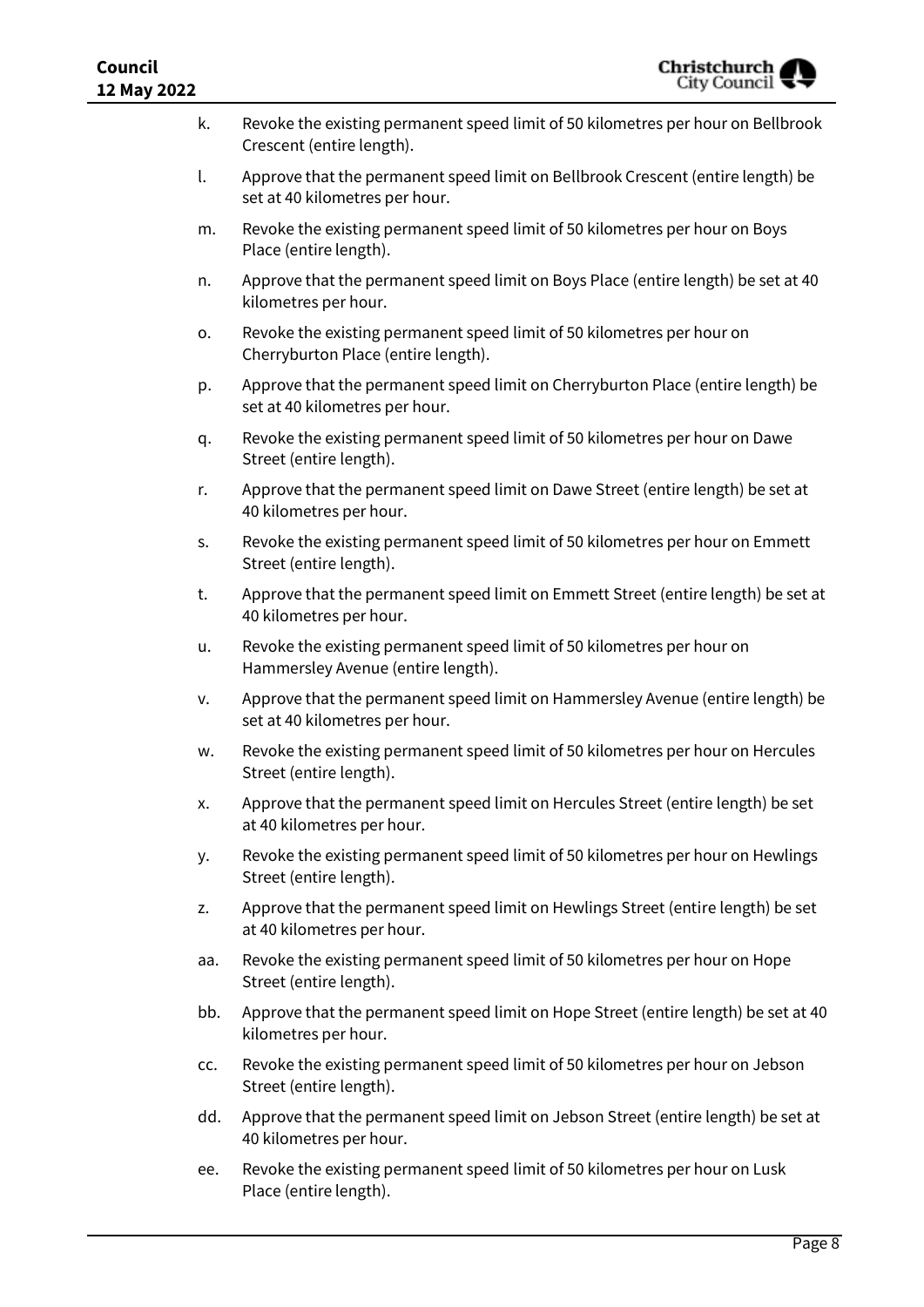| Christchurch<br>City Council<br>Council<br>12 May 2022 |     |                                                                                                                |
|--------------------------------------------------------|-----|----------------------------------------------------------------------------------------------------------------|
|                                                        | ff. | Approve that the permanent speed limit on Lusk Place (entire length) be set at 40<br>kilometres per hour.      |
|                                                        | gg. | Revoke the existing permanent speed limit of 50 kilometres per hour on Lynn<br>Place (entire length).          |
|                                                        | hh. | Approve that the permanent speed limit on Lynn Place (entire length) be set at 40<br>kilometres per hour.      |
|                                                        | ii. | Revoke the existing permanent speed limit of 50 kilometres per hour on McIntyre<br>Street (entire length).     |
|                                                        | jj. | Approve that the permanent speed limit on McIntyre Street (entire length) be set<br>at 40 kilometres per hour. |
|                                                        | kk. | Revoke the existing permanent speed limit of 50 kilometres per hour on Olivine<br>Street (entire length).      |
|                                                        | ll. | Approve that the permanent speed limit on Olivine Street (entire length) be set at<br>40 kilometres per hour.  |
|                                                        |     | mm. Revoke the existing permanent speed limit of 50 kilometres per hour on Orcades<br>Street (entire length).  |
|                                                        | nn. | Approve that the permanent speed limit on Orcades Street (entire length) be set at<br>40 kilometres per hour.  |
|                                                        | 00. | Revoke the existing permanent speed limit of 50 kilometres per hour on Orion<br>Street (entire length).        |
|                                                        | pp. | Approve that the permanent speed limit on Orion Street (entire length) be set at<br>40 kilometres per hour.    |
|                                                        | qq. | Revoke the existing permanent speed limit of 50 kilometres per hour on Orontes<br>Street (entire length).      |
|                                                        | rr. | Approve that the permanent speed limit on Orontes Street (entire length) be set at<br>40 kilometres per hour.  |
|                                                        | SS. | Revoke the existing permanent speed limit of 50 kilometres per hour on Praem<br>Place (entire length).         |
|                                                        | tt. | Approve that the permanent speed limit on Praem (entire length) be set at 40<br>kilometres per hour.           |
|                                                        | uu. | Revoke the existing permanent speed limit of 50 kilometres per hour on Quinns<br>Road (entire length).         |
|                                                        | VV. | Approve that the permanent speed limit on Quinns Road (entire length) be set at<br>40 kilometres per hour.     |
|                                                        | ww. | Revoke the existing permanent speed limit of 50 kilometres per hour on Riselaw<br>Street (entire length).      |
|                                                        | XX. | Approve that the permanent speed limit on Riselaw Street (entire length) be set at<br>40 kilometres per hour.  |
|                                                        | yy. | Revoke the existing permanent speed limit of 50 kilometres per hour on Sabina<br>Street (entire length).       |
|                                                        | ZZ. | Approve that the permanent speed limit on Sabina Street (entire length) be set at<br>40 kilometres per hour.   |
|                                                        |     |                                                                                                                |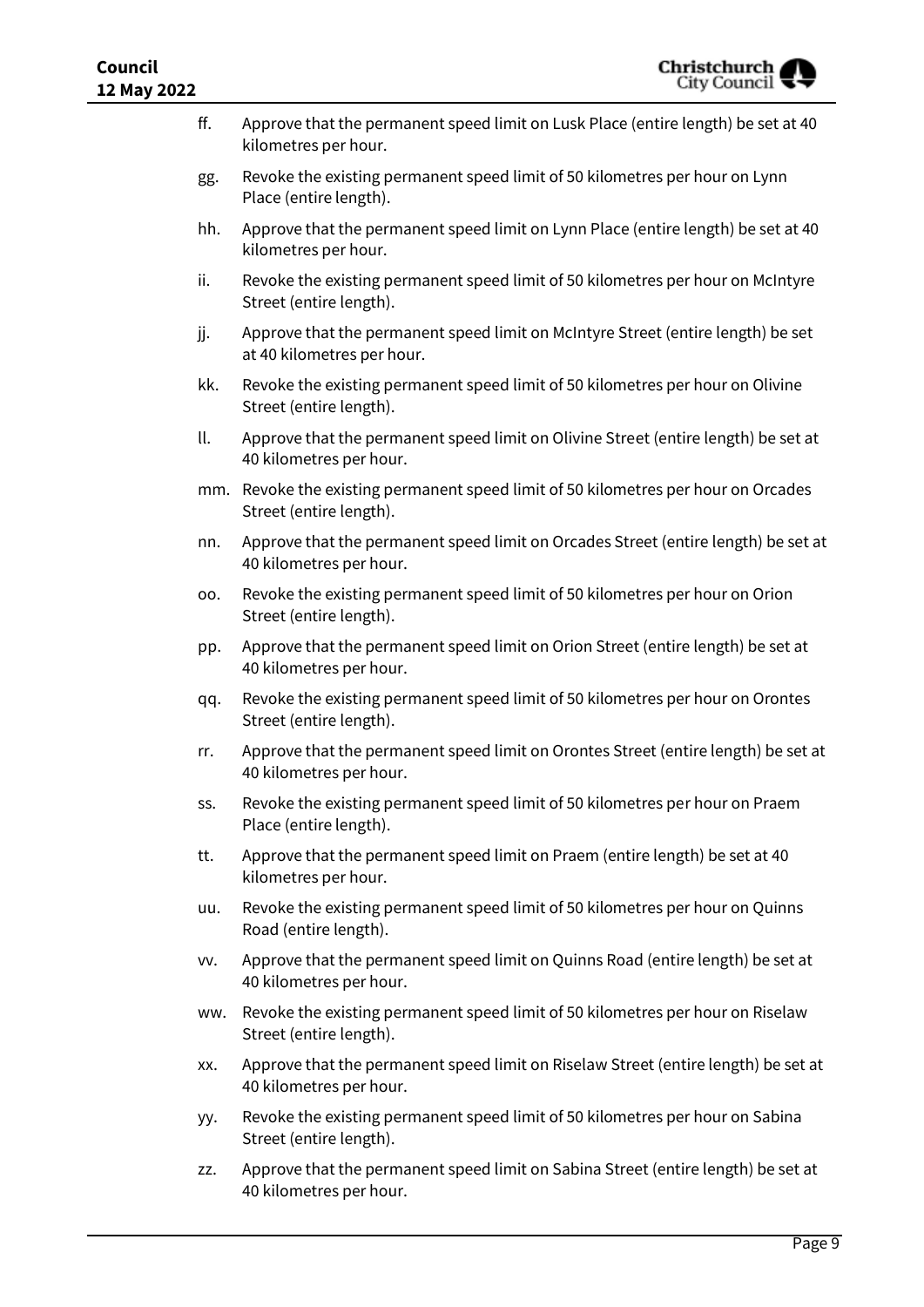- aaa. Revoke the existing permanent speed limit of 50 kilometres per hour on Skipton Street (entire length).
- bbb. Approve that the permanent speed limit on Skipton Street (entire length) be set at 40 kilometres per hour.
- ccc. Revoke the existing permanent speed limit of 50 kilometres per hour on Voss Street (entire length).
- ddd. Approve that the permanent speed limit on Voss Street (entire length) be set at 40 kilometres per hour.
- 2. Approve that these resolutions take effect when the signage that evidence the restrictions described in the staff report are in place (or removed in the case of revocations).
- 3. Authorise staff to make any typographical changes or to correct minor errors or omissions in the above descriptions of the roads to which the speed limits apply (being changes that do not affect the materiality of the resolutions).
- 4. Notes that speeds will be monitored and that traffic calming will be considered if required.

Councillor Cotter/Councillor Davidson **Carried**

The meeting adjourned at10.56am and resumed at 11.15am. Councillor Gough was not present at that time.

Councillor MacDonald joined the meeting at 11.15am.

Councillor Gough returned to the meeting at 11.22am during consideration of item 13.

Councillor MacDonald left the meeting at 11.24am and returned at 11.27am during consideration of item 13.

Councillors Gough and MacDonald left the meeting at 12.13pm and returned at 12.18pm during consideration of item 13.

Councillor Gough left the meeting at 12.30pm during item 13 and did not return.

## **13. Christchurch Wastewater Treatment Plant Recovery Update**

Council staff gave a presentation updating the Council on recovery.

#### **Council Resolved CNCL/2022/00052**

#### **Officer recommendations adopted without change**

That the Council:

1. Receives the information in this update.

#### Mayor/Councillor Cotter **Carried**

#### **Attachments**

A Council 12 May 2022 - Item 13 CWTP Fire Recovery Presentation to Council **[⇨](../../../RedirectToInvalidFileName.aspx?FileName=CNCL_20220512_MAT_7424.PDF#PAGE=59)</u>법**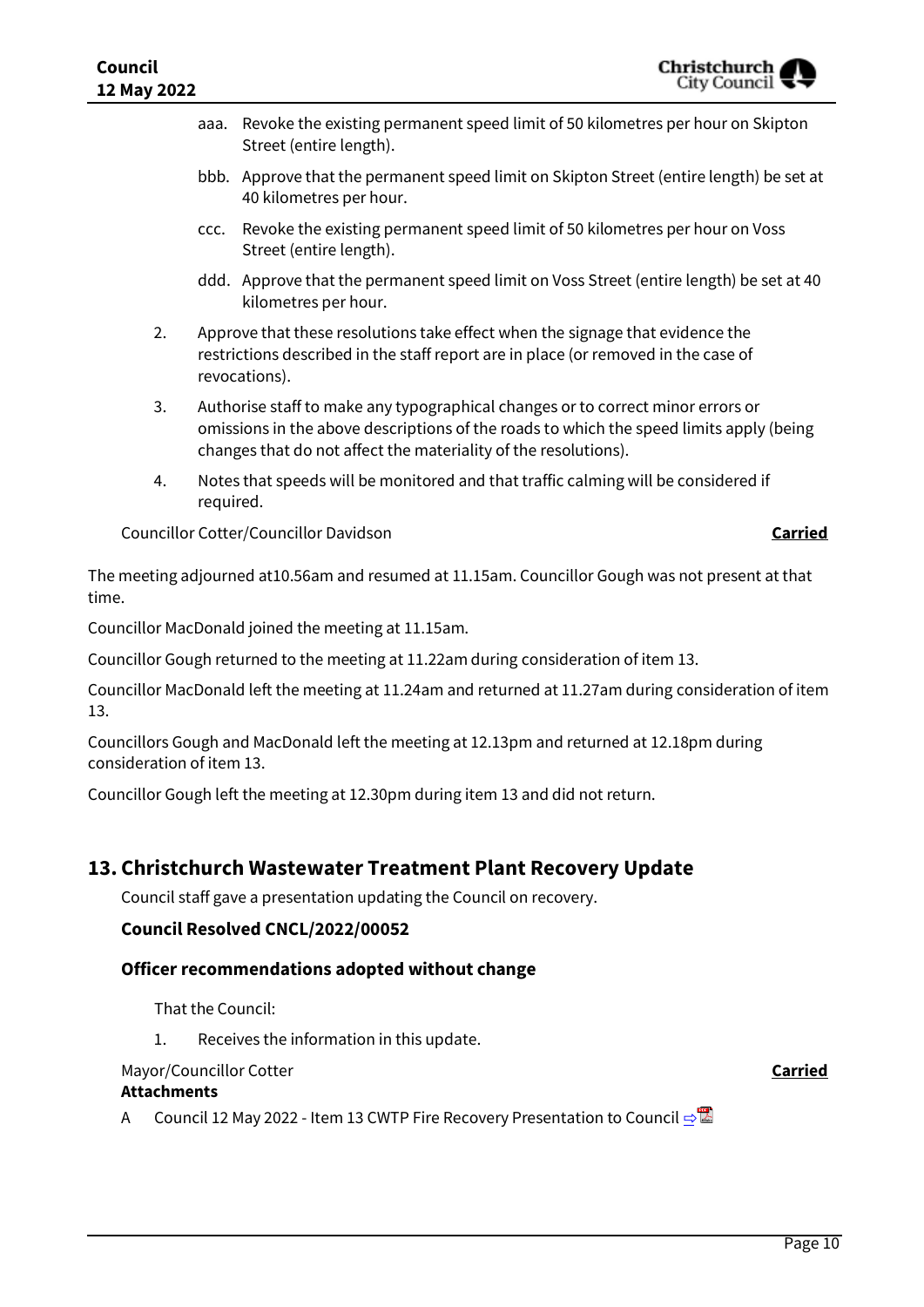

## **12. Draft Submission on Natural Hazards Insurance Bill**

The Council decision delegated approval of the Council's submission to the Mayor and Councillor Davidson.

#### **Council Resolved CNCL/2022/00053**

That the Council:

- 1. Delegate to the Mayor and Councillor Davidson to complete and approve the submission on the Natural Hazards Insurance Bill to be submitted by Friday 13 May 2022.
- 2. Agree that the Council will be heard in support of the submission on the Natural Hazards Insurance Bill and will be represented by the Mayor.

Councillor MacDonald/Councillor Scandrett **Carried**

### **15. Mayor's Report**

#### **Council Resolved CNCL/2022/00054**

#### **Mayor's recommendations adopted without change.**

That the Council:

- 1. Receive the information in this Report.
- 2. Note that the Government response to the Three Waters Working Group on Representation, Governance and Accountability will inform the Water Services Entities Bill, which is expected to be introduced and referred to a Select Committee for submissions mid-2022.
- 3. Note that the Council has received advice on the criteria and requirements for applying for Tranche 1 of the "better off" funding, which would require us to submit an online Funding Proposal by 30 September 2022.
- 4. Note that the Mayor has written to the Minister with concerns about the content of the Funding Agreement, and also the allocation of debt to the Water Services Entities.
- 5. Note that staff will hold a workshop with councillors to discuss the process, and prepare a report for Council in time for an application should councillors wish to proceed.

Councillor Templeton/Councillor Scandrett **Carried**

## **11.Hearings Panel report to the Council on the Worcester Street and Antigua Street Central City Cycleway Connections**

**Council Resolved CNCL/2022/00055**

#### **Hearings Panel recommendations adopted without change.**

That the Council: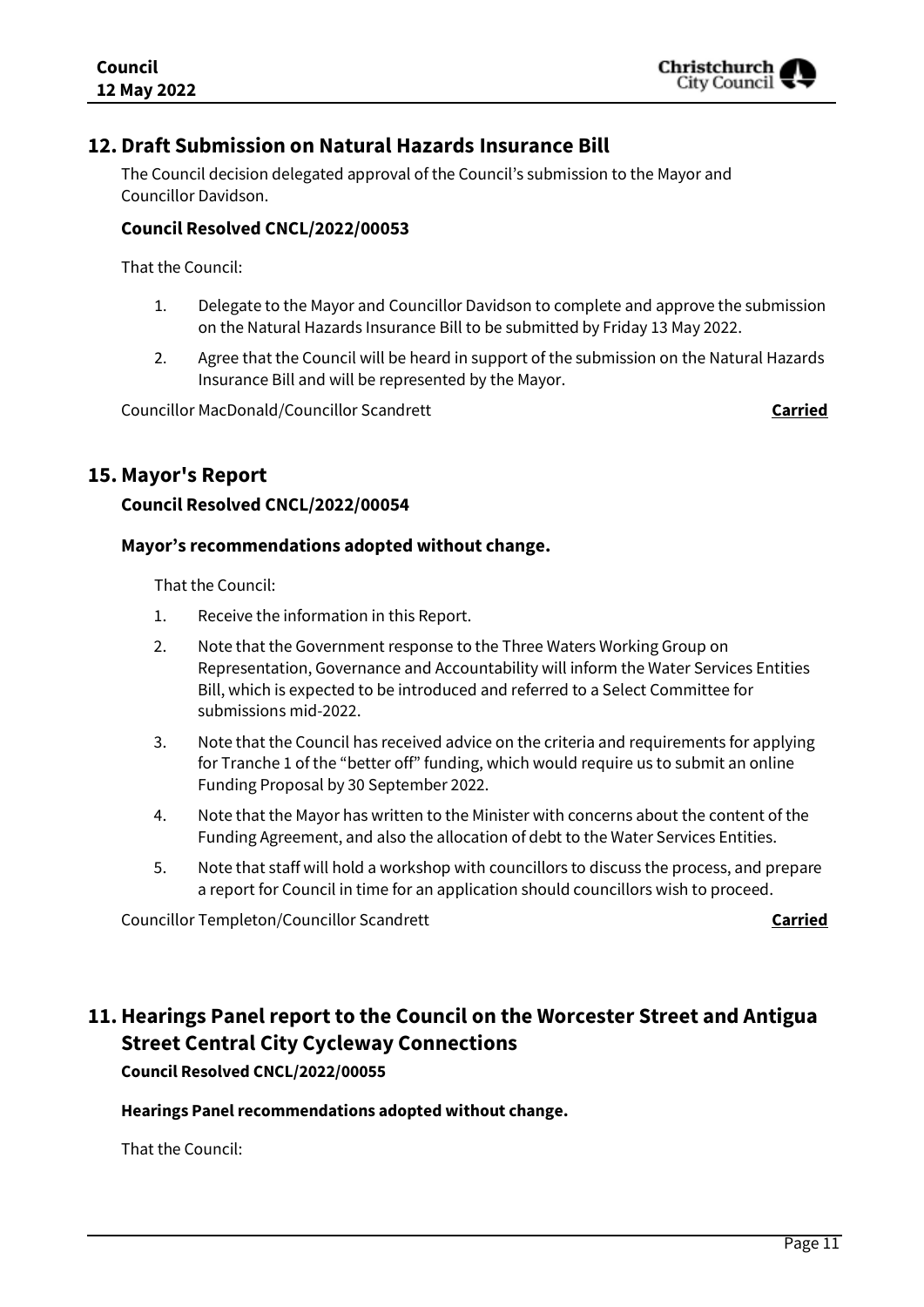

#### **Antigua Street by the boatsheds**

- 1. Approves the scheme design of improvements to the area north of the Antigua St Bridge by the Boatsheds as detailed in Attachment B.
- 2. Note that staff will investigate additional signage, markings and other measures to emphasise the slow speed shared space.
- 3. Requests staff to work with CDHB on understanding timelines for reopening the hospital's bridge and the requirements for use by cyclist and pedestrians.
- 4. Notes that the Hearings Panel received a number of submission points that were out of scope and refers the following matters to the Transport Operations Team for consideration:
	- a. That the bike path be extended to Rolleston Avenue.
	- b. Improvements to reduce conflicts in the section between St Asaph Street and the footbridge.

#### **Worcester Street (Manchester Street to Fitzgerald Avenue)**

- 5. Approves the scheme design of improvements to Worcester St between Fitzgerald Ave and Manchester St, as detailed in Attachment A subject to the following amendments:
	- a. Ensure no stopping lines are installed over the area of the speed hump.
- 6. Request staff liaise with Waka Kotahi and the Council's Travel Demand Management Team on education for cyclist and motorists on the use of sharrows. This could also include information about sharrows, and any future planned works, in a leaflet drop to Worcester Street residents once the works are completed to ensure they are aware of the meanings of the markings.
- 7. Notes that the Panel support the inclusion of Worcester Street in the Streets for People programme.
- 8. Request that staff investigate the phasing of traffic signals at the Madras Street and Worcester Street intersection to ensure sufficient time for pedestrians and cyclists crossing.
- 9. Notes the status of the section of the Worcester Street between Latimer Square and Manchester Street is currently unclear. The Panel requests further advice to Council on marking, signage, speed limits and the potential for a shared path.
- 10. Approve the following resolutions relying on its powers under the Christchurch City Council Traffic and Parking Bylaw 2008 and Part 21 of the Local Government Act 1974.
- 11. Notes that for the purposes of the following resolutions: (1) An intersection of roadways is defined by the position of kerbs on each intersecting roadway ; and (2) The resolution is to take effect from the commencement of physical road works associated with the project as detailed in this report; and (3) If the resolution states "Note 1 applies", any distance specified in the resolution relates the kerb line location referenced as exists on the road immediately prior to the Council meeting; and (4) If the resolution states "Note 2 applies", any distance specified in the resolution relates the approved kerb line location on the road resulting from the Council resolutions in this report at the Council meeting.

#### **Worcester Street (Manchester Street to Latimer Square West) – New Traffic Controls**

12. Approve the road marking changes, kerb alignment changes, and road surface changes, on Worcester Street, commencing from a point 20 metres east of its intersection with Manchester Street and extending in an easterly direction for 162 metres to its intersection with Latimer Square West, as detailed on Attachment A. Note 2 applies.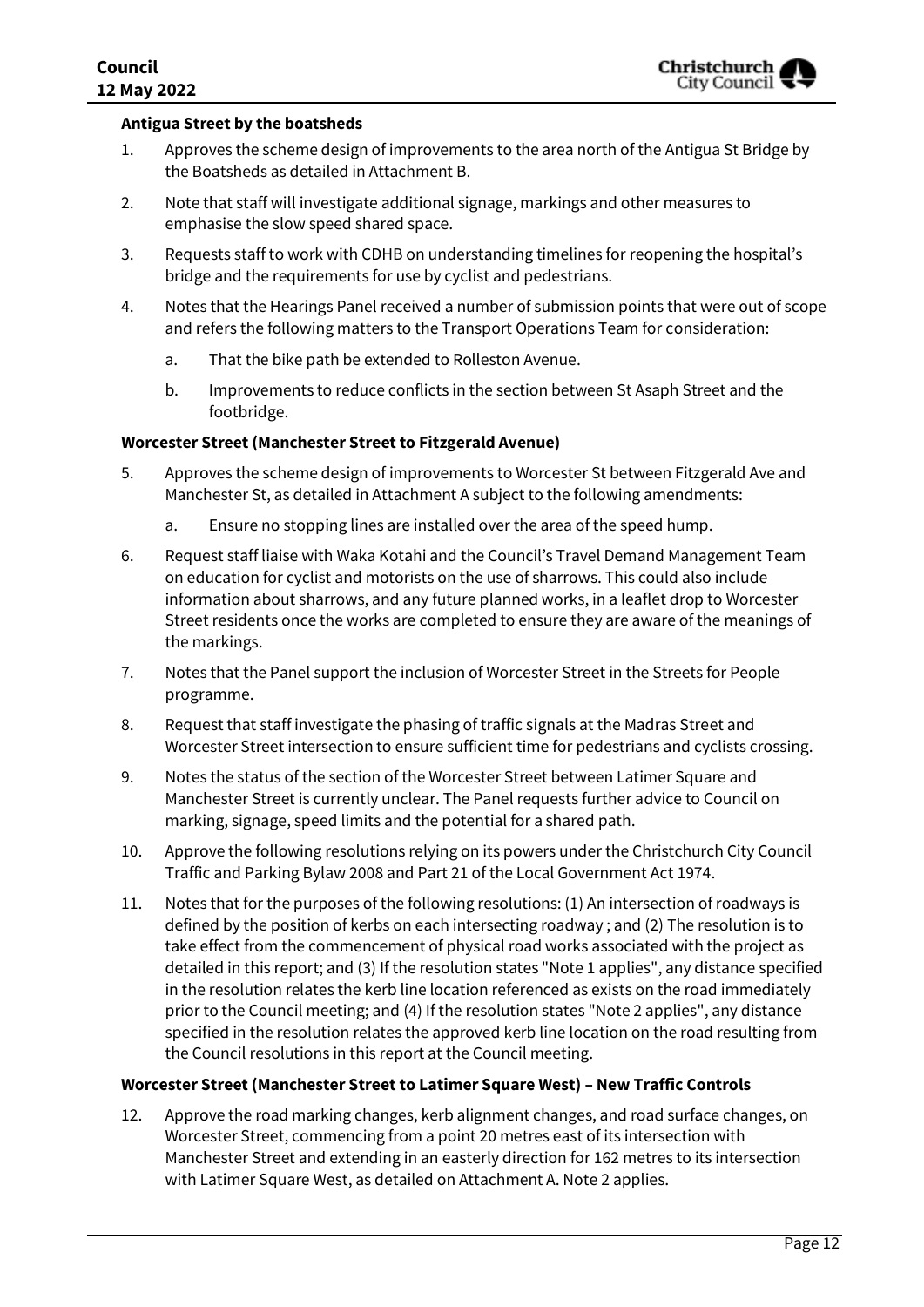#### **Worcester Street (Latimer Square West to Latimer Square East) – New Traffic Controls**

13. Approve that a shared pathway on Latimer Square (running centrally through Latimer Square, connecting Worcester Street), commencing at its intersection with Latimer Square West and extending in an easterly direction for 90 metres to its intersection with Latimer Square East, be resolved as a bi-directional shared pedestrian/ cycle pathway, in accordance with section 11.4 of the Land Transport Act - Traffic Control Devices Rule: 2004, as detailed on Attachment A. Note 2 applies.

#### **Worcester Street (Latimer Square East to Barbadoes Street) – New Traffic Controls**

- 14. Approve the road marking changes, kerb alignment changes, and road surface changes, on Worcester Street, commencing from its intersection with Latimer Square East and extending in an easterly direction for 179 metres to its intersection with Barbadoes Street, as detailed on Attachment A. Note 2 applies.
- 15. Approve that a special vehicle lane be installed on Worcester Street for cyclists travelling westbound, commencing at a point 22 metres east of its intersection with Latimer Square East, and extending in a westerly direction for 18 metres, to a point 4 metres east of its intersection with Latimer Square East, as detailed on Attachment A. This special vehicle lane is to be added to the Register of Roads or Traffic Lanes Restricted to Specific Classes of Vehicles in the Traffic and Parking Bylaw 2008. Note 2 applies.

#### **Intersection – Worcester Street / Barbadoes Street Intersection**

16. Approve the road marking changes, kerb alignment changes and road surfacing changes at the intersection of Worcester Street and Barbadoes Street, as detailed on Attachment A. Note 2 applies.

#### **Worcester Street (Barbadoes Street to Fitzgerald Avenue) – Existing Parking and Stopping Restrictions**

- 17. Approve that all existing parking and stopping restrictions on the north side of Worcester Street, commencing at a point 152 metres east of its intersection with Barbadoes Street and extending in an easterly direction for 6 metres to a point 158 metres east of its intersection with Barbadoes Street, be revoked. Note 1 applies.
- 18. Approve that all existing parking and stopping restrictions on the south side of Worcester Street, commencing at a point 152 metres east of its intersection with Barbadoes Street and extending in an easterly direction for 6 metres to a point 158 metres east of its intersection with Barbadoes Street, be revoked. Note 1 applies.

#### **Worcester Street (Barbadoes Street to Fitzgerald Avenue) – New Traffic Controls**

- 19. Approve the road marking changes, kerb alignment changes, and road surface changes, on Worcester Street, commencing from its intersection with Barbadoes Street and extending in an easterly direction for 342 metres to a point 27 metres west of its intersection with Fitzgerald Avenue, as detailed on Attachment A. Note 2 applies.
- 20. Approve that a road hump be installed on Worcester Street at a point 155 metres east of its intersection with Barbadoes Street, as detailed on Attachment A. Note 2 applies.

#### **Worcester Street (Barbadoes Street to Fitzgerald Avenue) – New Parking and Stopping Restrictions**

21. Approve that the stopping of vehicles be prohibited at any time on the north side of Worcester Street, commencing at a point 152 metres east of its intersection with Barbadoes Street and extending in an easterly direction for 6 metres to a point 158 metres east of its intersection with Barbadoes Street, as detailed on Attachment A. Note 2 applies.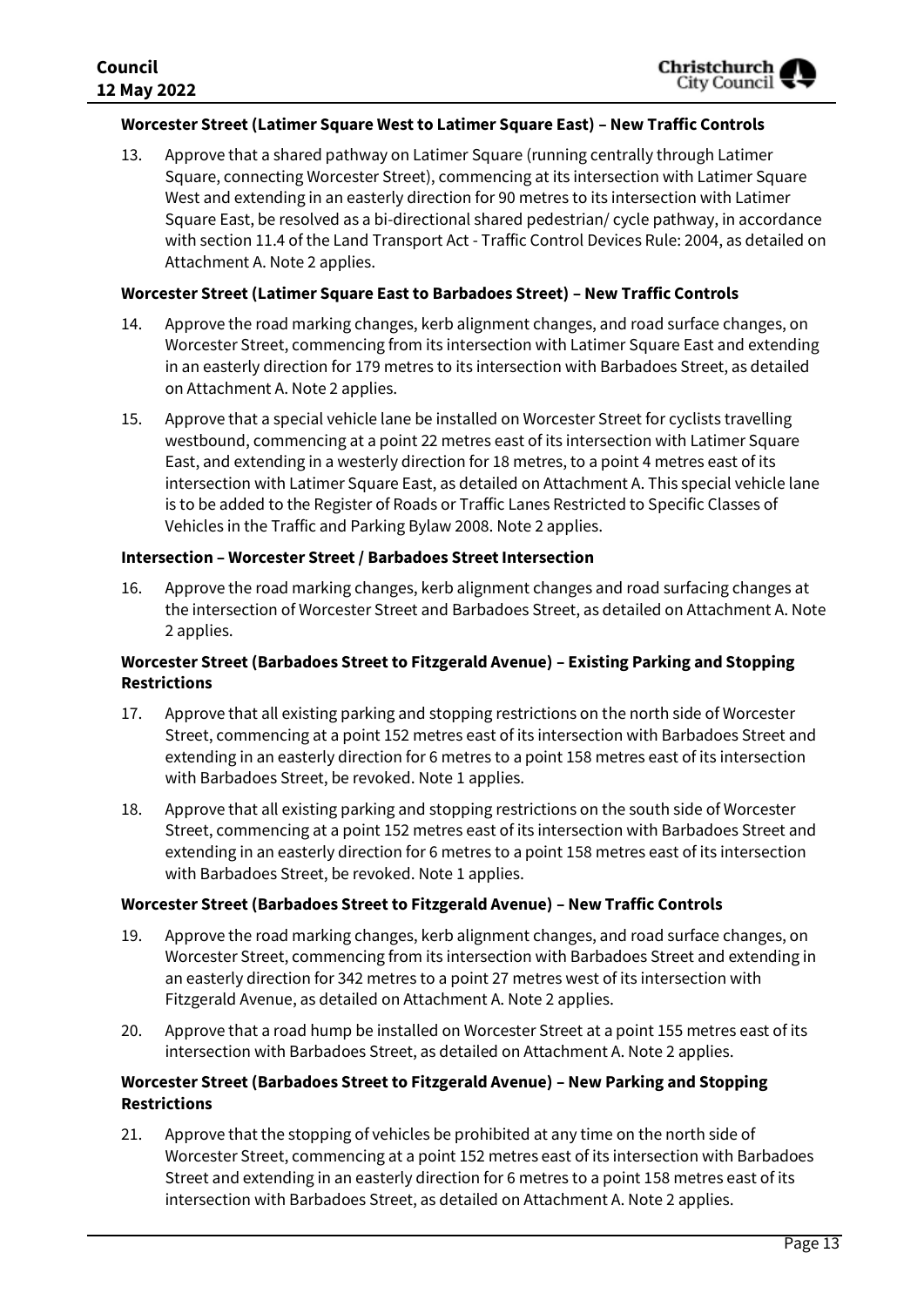22. Approve that the stopping of vehicles be prohibited at any time on the south side of Worcester Street, commencing at a point 152 metres east of its intersection with Barbadoes Street and extending in an easterly direction for 6 metres to a point 158 metres east of its intersection with Barbadoes Street, as detailed on Attachment A. Note 2 applies.

#### **Worcester Street (Latimer Square East to Barbadoes Street) – Speed Limit**

- 23. Approve that pursuant to Section 5 of the Christchurch City Council Speed Limits Bylaw 2010, speed limits be set as below in recommendation 24 and include the resulting changes in the Christchurch City Register of Speed Limits and Speed Limit Maps:
- 24. Approve the speed limit on Worcester Street be set at 30 kilometres per hour commencing at a point 20 metres east of its intersection with Latimer Square East and extending in an easterly direction for a distance of 132 metres to 27 metres west of its intersection with Barbadoes Street.
- 25. Approve that the speed limit change listed above, in recommendation 24 take effect when parking signage and/or road markings that evidence the restrictions described in the staff report are in place (or removed in the case of revocations).

#### **Worcester Street (Barbadoes Street to Fitzgerald Avenue) – Speed Limit**

- 26. Approve that pursuant to Section 5 of the Christchurch City Council Speed Limits Bylaw 2010, speed limits be set as below in recommendation 27 and include the resulting changes in the Christchurch City Register of Speed Limits and Speed Limit Maps.
- 27. Approve the speed limit on Worcester Street be set at 30 kilometres per hour commencing at a point 13 metres east of its intersection with Barbadoes Street and extending in an easterly direction for a distance of 317 metres to a point 39 metres west of its intersection with Fitzgerald Avenue.
- 28. Approve that the speed limit change listed above, in recommendation 27 take effect when parking signage and/or road markings that evidence the restrictions described in the staff report are in place (or removed in the case of revocations).

#### **Antigua Street Central City Cycleway Connection**

- 29. Approves that any previously approved resolutions on Antigua Street from a point 10 metres north of its intersection with Saint Asaph Street and extending in a southerly direction to its intersection with Moorhouse Avenue, pertaining to traffic controls (including the speed limit), parking restrictions and stopping restrictions, made pursuant to any Bylaw, to the extent that they are in conflict with the traffic controls, parking and stopping resolutions described in recommendations 5 and 7-29 below, are revoked.
- 30. Approves that any previously approved resolutions on Halkett Street from its intersection with Antigua Street to its eastern road termination, pertaining to traffic controls (including the speed limit), parking restrictions and stopping restrictions, made pursuant to any Bylaw, to the extent that they are in conflict with the traffic controls, parking and stopping resolutions described in recommendations 6 and 30-32 below, are revoked.
- 31. Approves the lane markings, kerb alignments, islands and road surface treatments on Antigua Street and Halkett Street, as detailed in Attachment A, subject to the following amendments:
	- a. That Attachment A be amended so that the width of the cycleway on the west side of Antigua Street is increased to 2.4m and the lane markings, kerb alignments, islands and road surface treatments and all other consequential amendments are incorporated; and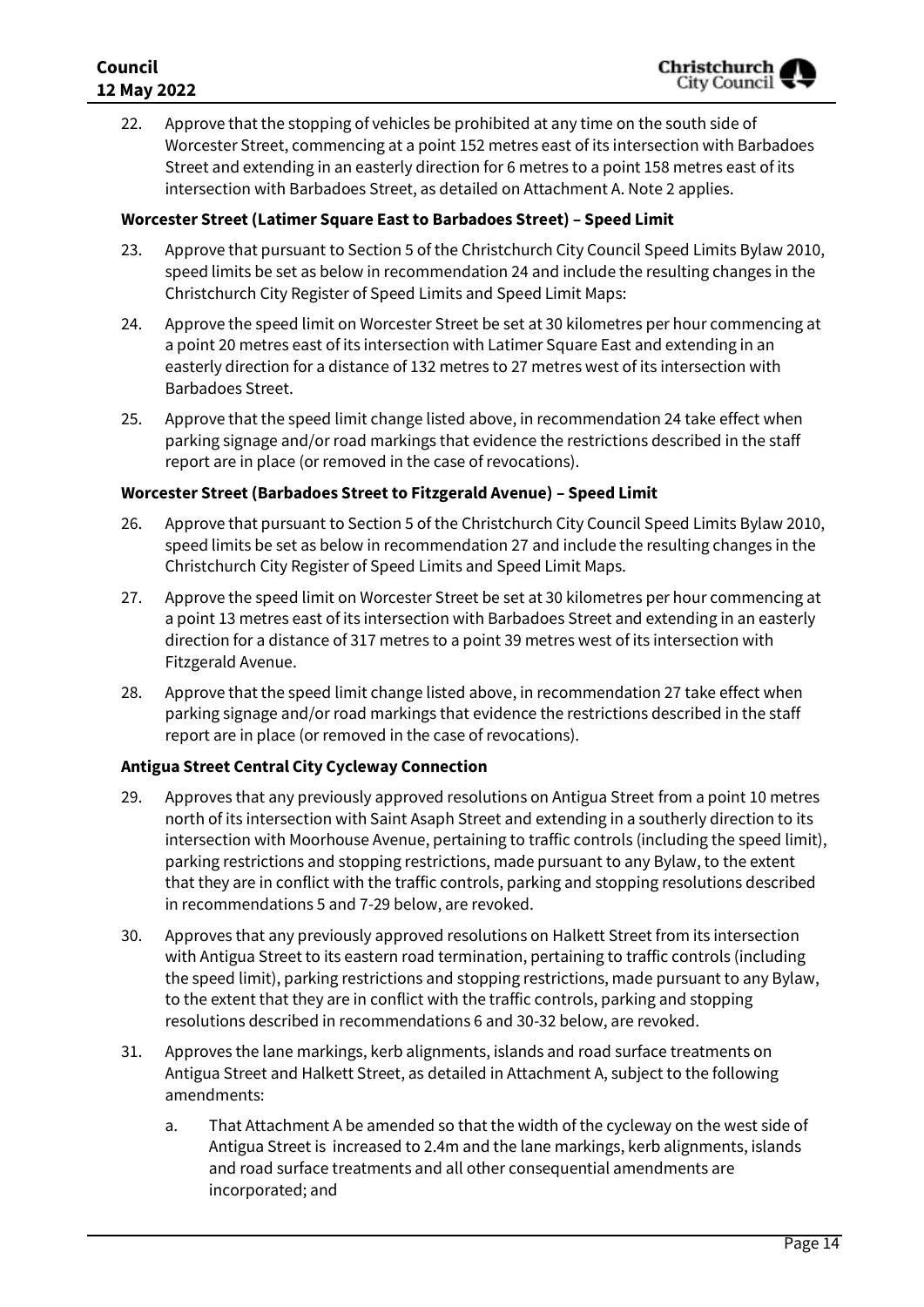### **Council 12 May 2022**

- b. That Attachment A be amended so that where appropriate, traffic calming treatments are incorporated into the entry/access points to properties on the east side of Antigua Street.
- 32. Approves that the speed limit on Antigua Street from its intersection with Saint Asaph Street to its intersection with Moorhouse Avenue be set at 30 kilometres per hour.
- 33. Approves that the speed limit on Halkett Street, from its intersection with Antigua Street to its eastern road termination, be set at 30 kilometres per hour.
- 34. Approves that in accordance with Clauses 5 & 21 of the Christchurch City Council Traffic & Parking Bylaw 2017, that a Shared Path for the use by pedestrians and by all other road users specified in clause 5 of the bylaw, be established on the east side of Antigua Street commencing at its intersection with Saint Asaph Street and extending in a southerly direction for a distance of 205 metres, as detailed on Attachment A. All approved road users, using this shared path, must travel in a southbound direction except for pedestrians.
- 35. Approves that in accordance with Clauses 5 & 21 of the Christchurch City Council Traffic & Parking Bylaw 2017, that a Shared Path for the use by all road users specified in clause 5 of the bylaw, except pedestrians, be established on the east side of Antigua Street commencing at a point 17 metres south of its intersection with Saint Asaph Street and extending in a southerly direction to its intersection with Halkett Street, as detailed on Attachment A. All approved road users, using this shared path, must travel in a southbound direction.
- 36. Approves that in accordance with Clauses 5 & 21 of the Christchurch City Council Traffic & Parking Bylaw 2017, that a Shared Path for the use by all road users specified in clause 5 of the bylaw, except pedestrians, be established on the east side of Antigua Street commencing at its intersection with Halkett Street and extending in a southerly direction to its intersection with Moorhouse Avenue, as detailed on Attachment A. All approved road users, using this shared path, must travel in a southbound direction.
- 37. Approves that in accordance with Clause 18 of the Christchurch City Council Traffic & Parking Bylaw 2017, that a Special Vehicle Lane for the use of northbound cycles and wheeled recreational devices only, be established on the west side of Antigua Street commencing at its intersection with Moorhouse Avenue and extending in a northerly direction for a distance of 19 metres, as detailed on Attachment A.
- 38. Approves that in accordance with Clauses 5 & 21 of the Christchurch City Council Traffic & Parking Bylaw 2017, that a Shared Path for the use by all road users specified in clause 5 of the bylaw, except pedestrians, be established on the west side of Antigua Street commencing at a point 10 metres north of its intersection with Moorhouse Avenue and extending in a northerly direction for a distance of 361 metres, as detailed on Attachment A. All approved road users, using this shared path, must travel in a northbound direction.
- 39. Approves that in accordance with Clauses 5 & 21 of the Christchurch City Council Traffic & Parking Bylaw 2017, that a Shared Path for the use by pedestrians and by all other road users specified in clause 5 of the bylaw, be established on the west side of Antigua Street commencing at a point 10 metres north of its intersection with Moorhouse Avenue and extending in a northerly direction to its intersection with Saint Asaph Street, as detailed on Attachment A. All approved road users, using this shared path, must travel in a northbound direction except for pedestrians.
- 40. Approves that in accordance with Section 10.2 of the Land Transport Rule, Traffic Control Devices: 2004, that a Stop control be placed against Halkett Street at its intersection with Antigua Street, as detailed in Attachment A.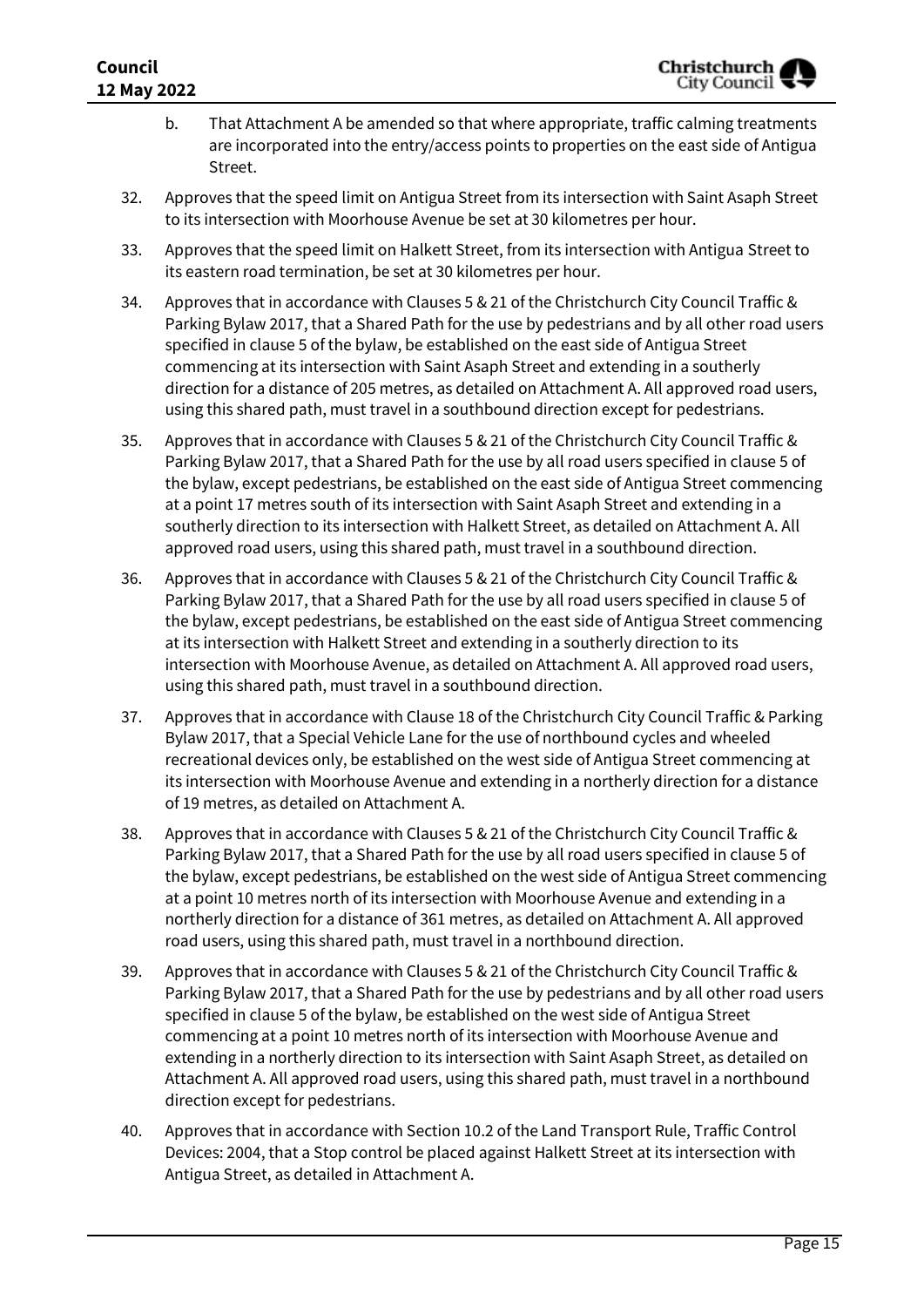#### **Turning restrictions**

- 41. Approves that in accordance with Clause 17 of the Christchurch City Council Traffic & Parking Bylaw 2017, the right turn movement for all motorised vehicles and cycles be prohibited from the south approach of Antigua Street at its intersection with Saint Asaph Street.
- 42. Approves that in accordance with Clause 17 of the Christchurch City Council Traffic & Parking Bylaw 2017, the left turn movement for all motorised vehicles and cycles be prohibited from the north approach of Antigua Street at its intersection with Saint Asaph Street.

#### **Parking restrictions**

- 43. Approves that in accordance with Clause 7 of the Christchurch City Council Traffic & Parking Bylaw 2017, that the stopping of vehicles is prohibited at any time, on the east side of Antigua Street commencing at its intersection with Saint Asaph Street and extending in a southerly direction to its intersection with Moorhouse Avenue.
- 44. Approves that in accordance with Clause 7 of the Christchurch City Council Traffic & Parking Bylaw 2017, that the stopping of vehicles is prohibited at any time, on the west side of Antigua Street commencing at its intersection with Moorhouse Avenue and extending in a northerly direction for a distance of 59 metres.
- 45. Approves that in accordance with Clause 7 of the Christchurch City Council Traffic & Parking Bylaw 2017, that the parking of vehicles be restricted to a maximum period of 120 minutes, on the west side of Antigua Street commencing at a point 59 metres north of its intersection with Moorhouse Avenue and extending in a northerly direction for a distance of 12 metres.
- 46. Approves that in accordance with Clause 7 of the Christchurch City Council Traffic & Parking Bylaw 2017, that the stopping of vehicles is prohibited at any time, on the west side of Antigua Street commencing at a point 71 metres north of its intersection with Moorhouse Avenue and extending in a northerly direction for a distance of 51 metres.
- 47. Approves that in accordance with Clause 7 of the Christchurch City Council Traffic & Parking Bylaw 2017, that the parking of vehicles be restricted to a maximum period of 120 minutes, on the west side of Antigua Street commencing at a point 122 metres north of its intersection with Moorhouse Avenue and extending in a northerly direction for a distance of 12 metres.
- 48. Approves that in accordance with Clause 7 of the Christchurch City Council Traffic & Parking Bylaw 2017, that the stopping of vehicles is prohibited at any time, on the west side of Antigua Street commencing at a point 134 metres north of its intersection with Moorhouse Avenue and extending in a northerly direction for a distance of 49 metres.
- 49. Approves that in accordance with Clause 7 of the Christchurch City Council Traffic & Parking Bylaw 2017, that the parking of vehicles be restricted to a maximum period of 120 minutes, on the west side of Antigua Street commencing at a point 183 metres north of its intersection with Moorhouse Avenue and extending in a northerly direction for a distance of 12 metres.
- 50. Approves that in accordance with Clause 7 of the Christchurch City Council Traffic & Parking Bylaw 2017, that the stopping of vehicles is prohibited at any time, on the west side of Antigua Street commencing at a point 195 metres north of its intersection with Moorhouse Avenue and extending in a northerly direction for a distance of 22 metres.
- 51. Approves that in accordance with Clause 7 of the Christchurch City Council Traffic & Parking Bylaw 2017, that the parking of vehicles be restricted to a maximum period of 120 minutes, on the west side of Antigua Street commencing at a point 217 metres north of its intersection with Moorhouse Avenue and extending in a northerly direction for a distance of 32 metres.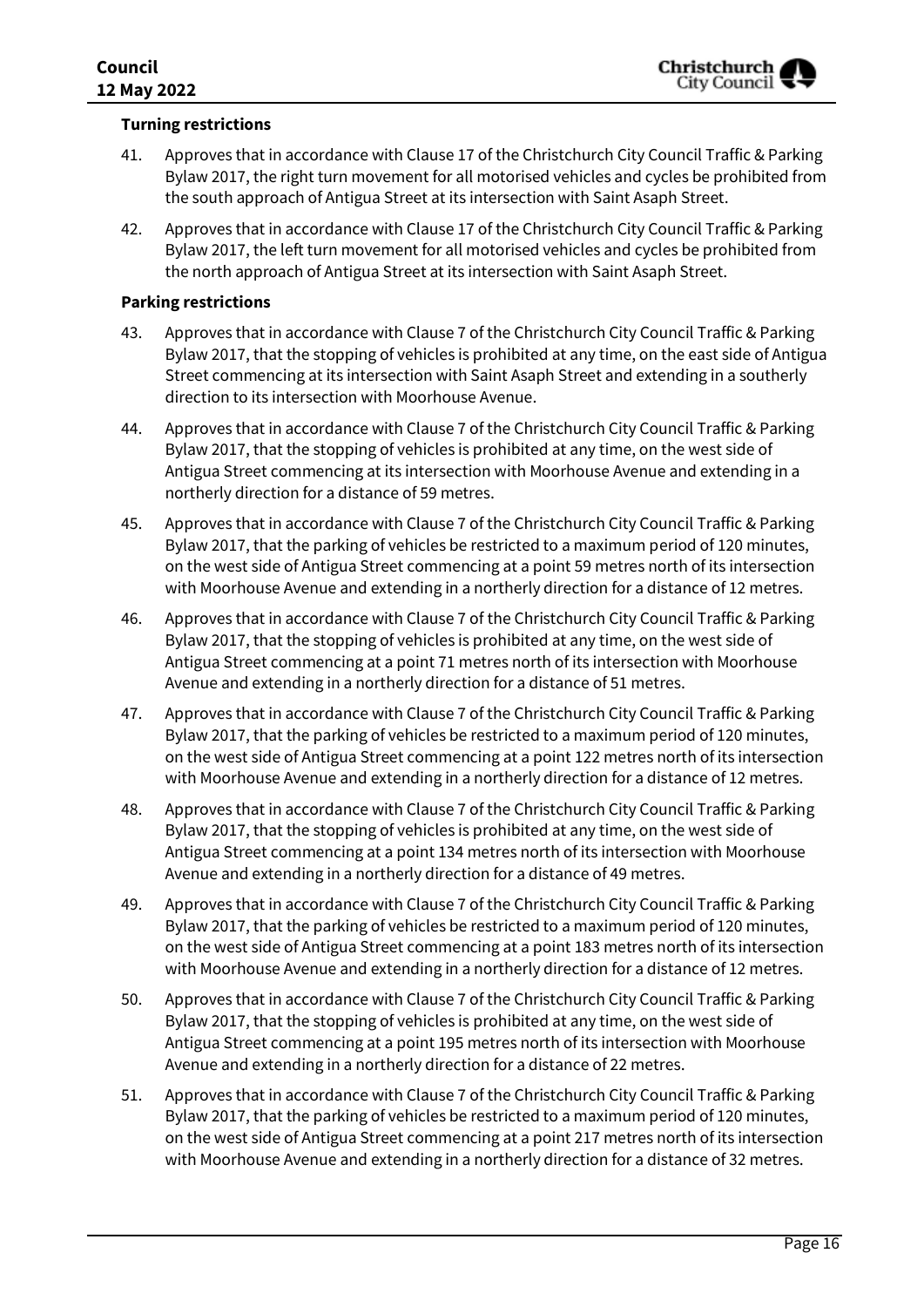#### **Council 12 May 2022**

- 52. Approves that in accordance with Clause 7 of the Christchurch City Council Traffic & Parking Bylaw 2017, that the stopping of vehicles is prohibited at any time, on the west side of Antigua Street commencing at a point 249 metres north of its intersection with Moorhouse Avenue and extending in a northerly direction for a distance of 32 metres.
- 53. Approves that in accordance with Clause 7 of the Christchurch City Council Traffic & Parking Bylaw 2017, that the parking of vehicles be restricted to a maximum period of 30 minutes, on the west side of Antigua Street commencing at a point 281 metres north of its intersection with Moorhouse Avenue and extending in a northerly direction for a distance of 18 metres.
- 54. Approves that in accordance with Clause 7 of the Christchurch City Council Traffic & Parking Bylaw 2017, that the stopping of vehicles is prohibited at any time, on the west side of Antigua Street commencing at a point 300 metres north of its intersection with Moorhouse Avenue and extending in a northerly direction for a distance of 23 metres.
- 55. Approves that in accordance with Clause 7 of the Christchurch City Council Traffic & Parking Bylaw 2017, that the parking of vehicles be restricted to a maximum period of 30 minutes, on the west side of Antigua Street commencing at a point 323 metres north of its intersection with Moorhouse Avenue and extending in a northerly direction for a distance of 12 metres.
- 56. Approves that in accordance with Clause 7 of the Christchurch City Council Traffic & Parking Bylaw 2017, that the stopping of vehicles is prohibited at any time, on the west side of Antigua Street commencing at a point 335 metres north of its intersection with Moorhouse Avenue and extending in a northerly direction to its intersection with Saint Asaph Street.
- 57. Approves that in accordance with Clause 7 of the Christchurch City Council Traffic & Parking Bylaw 2017, that the stopping of vehicles is prohibited at any time, on the north side of Halkett Street commencing at its intersection with Antigua Street and extending in an easterly direction for a distance of 8 metres.
- 58. Approves that in accordance with Clause 7 of the Christchurch City Council Traffic & Parking Bylaw 2017 that the parking of vehicles be restricted to a maximum period of 10 minutes, on the north side of Halkett Street commencing at its intersection with Antigua Street and extending in an easterly direction for a distance of 12 metres.
- 59. Approves that in accordance with Clause 7 of the Christchurch City Council Traffic & Parking Bylaw 2017, that the stopping of vehicles is prohibited at any time, on the south side of Halkett Street commencing at its intersection with Antigua Street and extending in an easterly direction for a distance of 49 metres.

#### **General**

- 60. Approves that 53 trees (or a lesser amount if any tree is shown to create a visibility issue for vehicles crossing a cycleway, footpath or shared path) are planted on Antigua Street between the intersection with Saint Asaph Street and its intersection with Moorhouse Avenue.
- 61. Note that staff will continue to consider the appropriateness of the placement and species of trees to protect visibility especially at access/entrance points across the cycleway.
- 62. Note that staff will inform the Community Board about the species of tree to be used.
- 63. Note that staff will continue to work with Ōtākaro Ltd/Parakiaore around installing appropriate signage for pedestrian and cyclist safety as part of the detailed design, and the Panel's preference for a stop sign at the southern exit onto Antigua Street from the facility.
- 64. Note that a staff will ensure that the maintenance of road markings, especially in relation to cycle lanes and sharrows is scheduled and carried out in such a way that these markings are always clearly visible, especially to motorists.